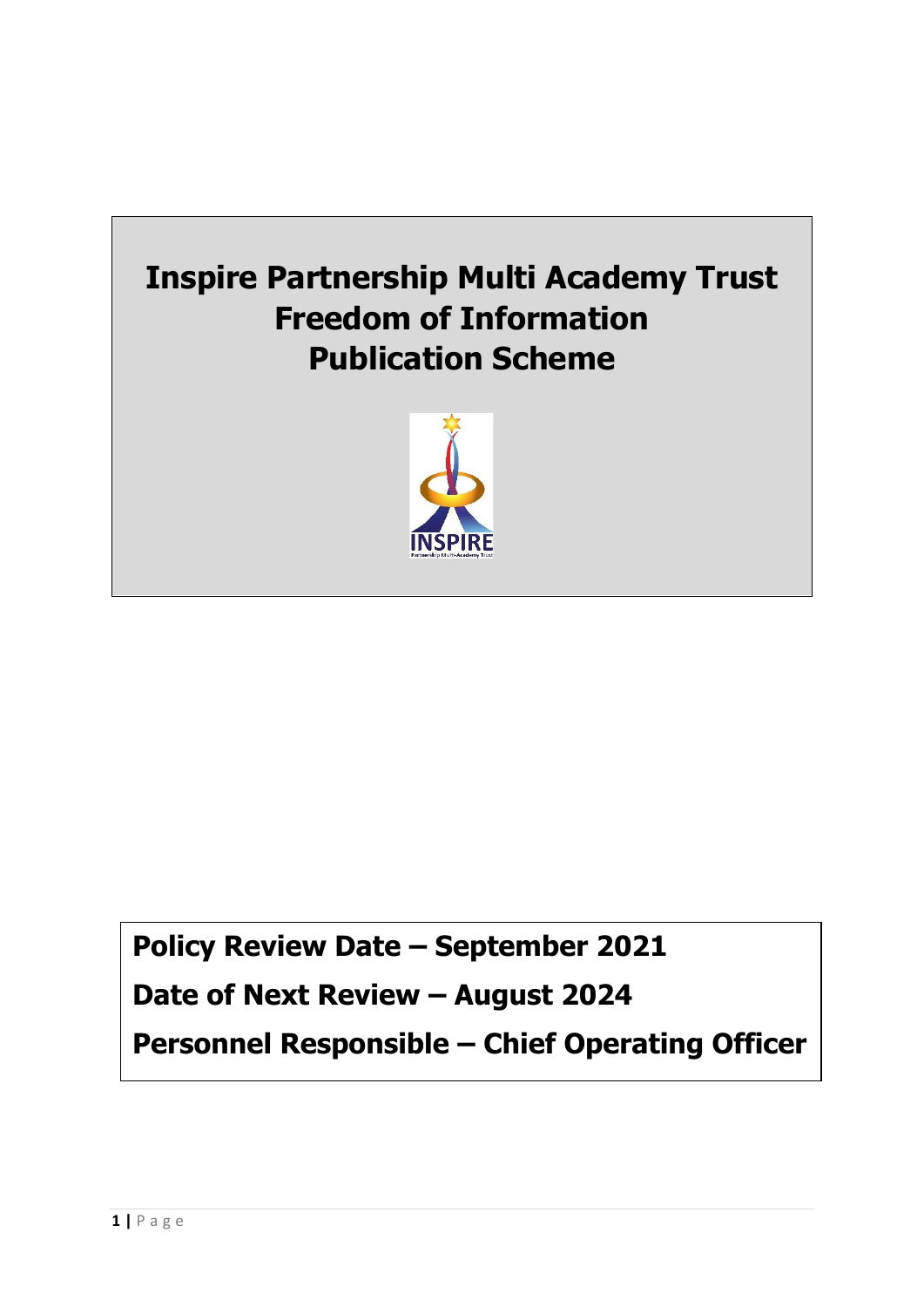## **INSPIRE PARTNERSHIP MULTI ACADEMY TRUST**

## **FREEDOM OF INFORMATION PUBLICATION SCHEME**

This is the Inspire Partnership Multi Academy Trust's publication scheme on information available under the Freedom of Information Act 2000.

The Inspire Partnership Multi Academy Trust Board is responsible for the maintenance of this scheme.

### **1. Introduction: The development of a Publication Scheme**

- 1.1 Under the Freedom of Information Act 2010 (FOIA) public authorities should be proactive about the information that is available to the public. This includes all maintained sector schools and from 1 January 2011, academies.
- 1.2 In order to comply with the requirements of the Act, the publication scheme covers the academy's commitment on the following points:
	- To proactively publish, or otherwise make available as a matter of routine, information which is held by the academy and falls within the classifications below
	- To specify the information that is held by the academy and falls within the classifications below
	- To proactively publish or otherwise make available as a matter of routine, information in line with the statements contained within this scheme
	- To produce and publish the methods by which the specific information is made routinely available so that it can be easily identified and accessed by members of the public
	- To review and update on a regular basis the information the academy makes available under this scheme
	- To produce a schedule of any fees charged for access to information which is made proactively available
	- To make this publication scheme available to the public.
- 1.3 All information in the Publication Scheme is available in paper form.

## **2. Categories of information published**

2.1 The Publication Scheme is a quide to the information which is currently published (or has recently been published) or which we will publish in the future. This information is available on the website www.ipmat.co.uk and is categorised in *'Classes'* as outlined later in this Scheme.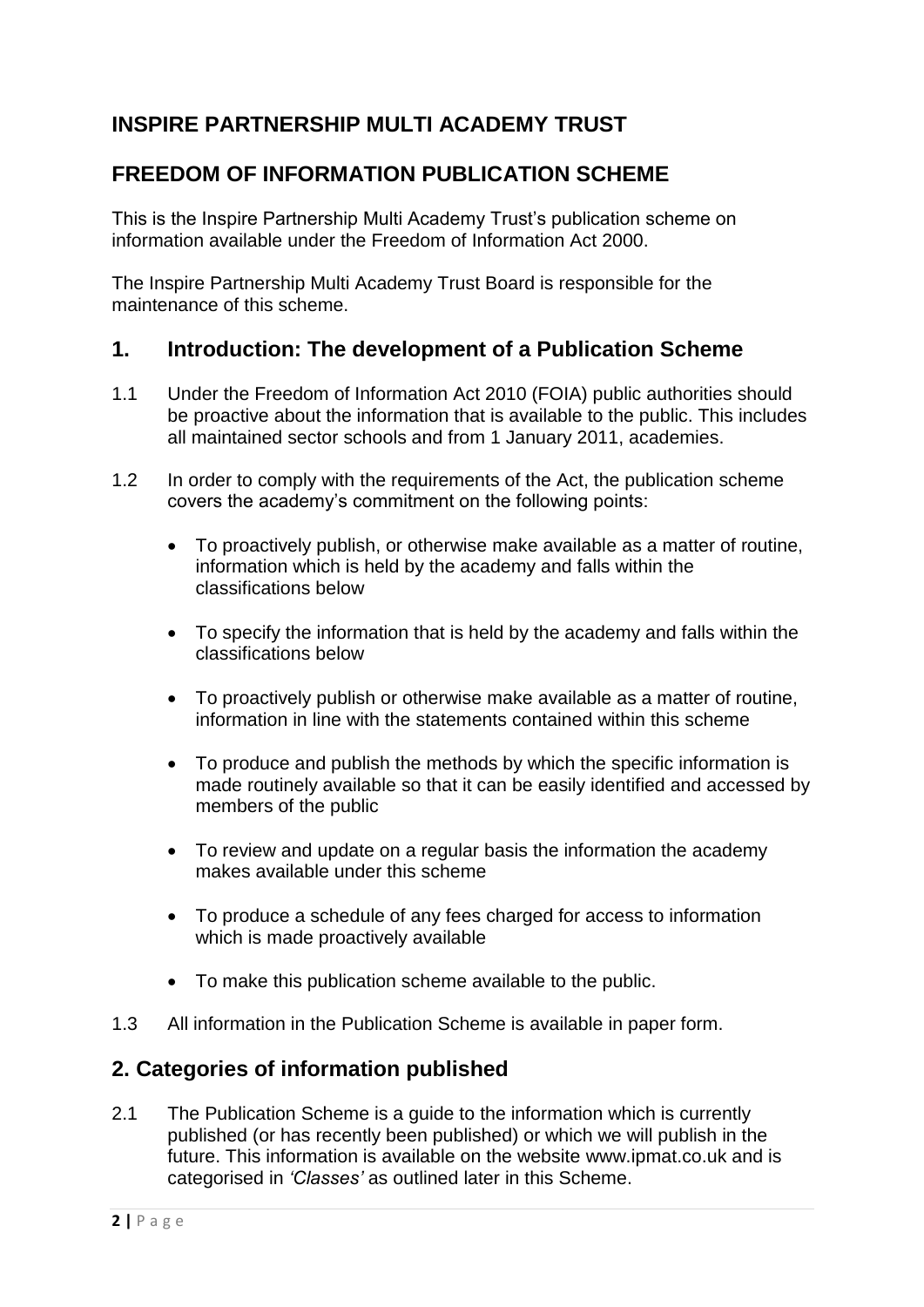- 2.2 The classes of information will not generally include:
	- Information the disclosure of which is prevented by law, or exempt under the Freedom of Information Act, or is otherwise properly considered to be protected from disclosure. This includes information protected by the Data Protection Act 2018.
	- Information that is no longer readily available as it is contained in files that have been placed in archive storage, or is difficult to access for similar reasons.

#### **3. Requests for information**

- 3.1 Information that is not published under the scheme can be requested by email or letter. All requests will be considered in accordance with the provisions of the Freedom of Information Act.
- 3.2 Contact details: e-mail : svickerman@ipmat.co.uk Tel: 01924 679683 Address: Inspire Partnership Multi Academy Trust **High Street Gawthorpe Wakefield** WF5 9QP
- 3.3 Please make the subject of your request "**Publication Scheme Request"**.

#### **4. How we will deal with a FOIA request for information**

- 4.1 If the request relates to a single academy, the responsibility lies with the Head of School of that academy.
- 4.2 If the request relates to multiple academies within Inspire Partnership Academy Trust, the responsibility for co-ordinating the request lies with the Chief Operations Officer. The Headteacher of each school involved in the request will be required to provide information to the COO.

## **5. Paying for information**

- 5.1 Information published on the academy website is free. Single copies of information covered by this publication are provided free unless stated otherwise. However, there may be a charge if the request:
	- Requires a lot of printing or photocopying
	- Incurs a large postage charge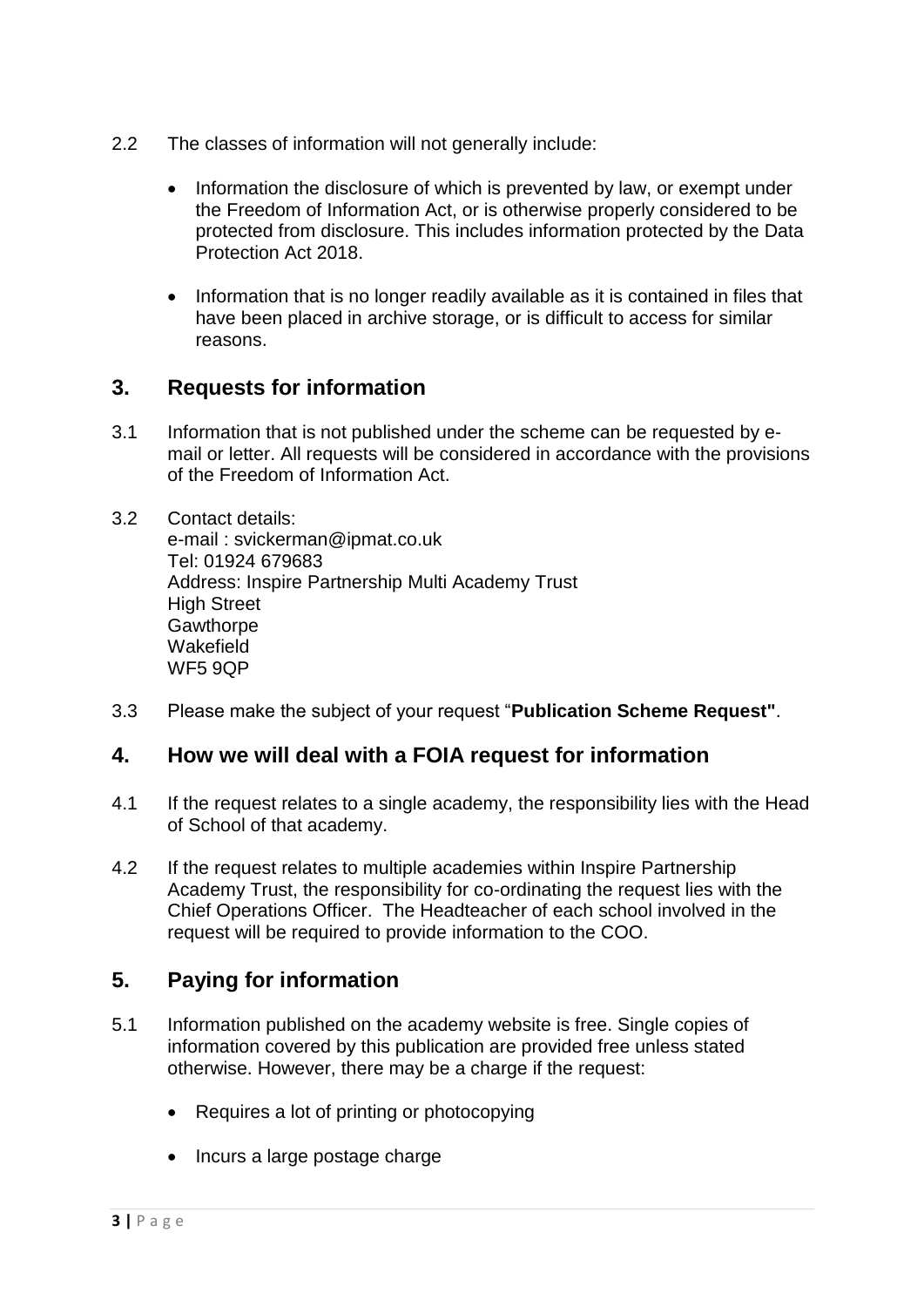- Requires a priced item e.g. some printed publication or video.
- 5.2 In such instances, you will be notified in advance.

#### **6. Feedback and Complaints**

- 6.1 We welcome any comments or suggestions you may have about the scheme. If you want to make any comments about this publication scheme or if you require further assistance or wish to make a complaint then initially this should be address to the Company Secretary, Inspire Partnership Multi Academy Trust.
- 6.2 If you are not satisfied with the assistance that you receive and you feel that a formal complaint needs to made then this should be addressed to the Information Commissioner's Office. This is the organisation that ensures compliance with the Freedom of Information Act and deals with formal complaints. They can be contacted at:

Information Commissioner, Wycliffe House, Water Lane. Wilmslow, Cheshire, SK9 5AF.

Enquiry Information Line: 01625 545700

Email: publications@ic-foi.demon.co.uk

Website: www.ico.gov.uk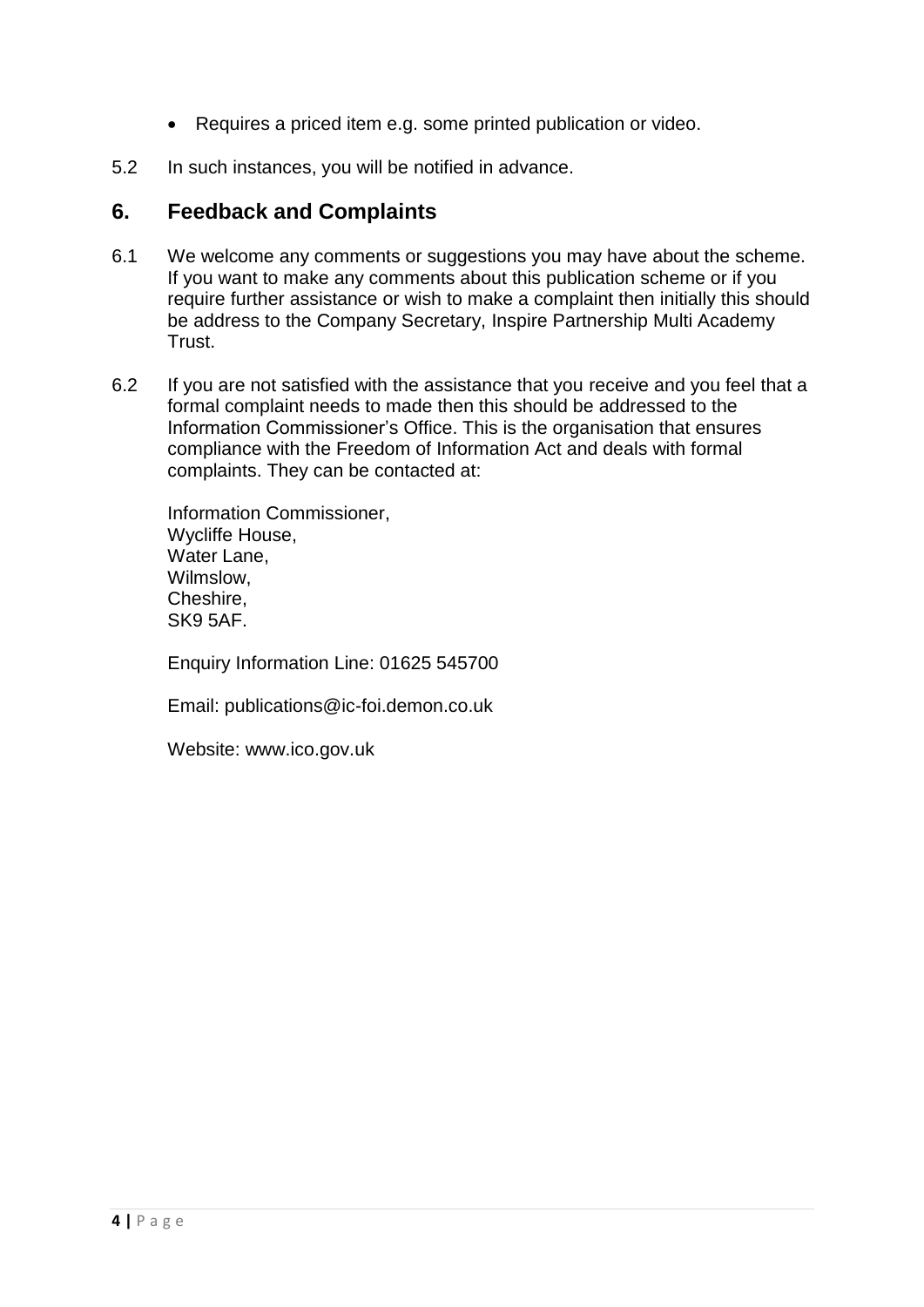## **Annex 1 : Guide to information available from Inspire Partnership Multi Academy Trust under the Publication Scheme**

| Information to be published                                                                                       | How the<br>information can<br>be obtained | <b>Cost</b> |  |
|-------------------------------------------------------------------------------------------------------------------|-------------------------------------------|-------------|--|
| Class 1: Who we are and what we do                                                                                |                                           |             |  |
| (Organisational information, structures, locations and contacts)                                                  |                                           |             |  |
| <b>Instrument of Government</b>                                                                                   | Hard copy                                 | £charge     |  |
| A record of the name and category of the                                                                          |                                           |             |  |
| Academies and the name and constitution of its<br><b>Trust Board</b>                                              |                                           |             |  |
| <b>Trust Board</b>                                                                                                | Hard copy                                 | £charge     |  |
| The names and contact details of the Directors                                                                    |                                           |             |  |
| <b>Academy Master Funding Agreement</b><br><b>Supplementary Funding Agreements</b>                                | Hard copy                                 | £charge     |  |
| Individual Academy Session Times and term dates                                                                   | Via Academy<br>websites                   | Free        |  |
| Location and contact information                                                                                  | Via Academy                               | Free        |  |
| The address, telephone number and website for                                                                     | websites                                  |             |  |
| the individual academies with the names of key                                                                    |                                           |             |  |
| personnel                                                                                                         |                                           |             |  |
| <b>Contact Details</b>                                                                                            | Via Academy                               | Free        |  |
|                                                                                                                   | websites                                  |             |  |
| <b>Staffing Structures</b>                                                                                        | <b>Hard Copy</b>                          | £ charge    |  |
|                                                                                                                   |                                           |             |  |
| Class 2 : What we spend and how we spend it<br>(Financial information relating to projected and actual income and |                                           |             |  |
| expenditure, procurement, contracts and financial audit)                                                          |                                           |             |  |
| Current and previous financial year as a minimum                                                                  |                                           |             |  |
| <b>Trust Budget</b>                                                                                               | Hard copy-                                | £charge     |  |
| - Budget distributed by the DfE                                                                                   | contact Company                           |             |  |
| - Annual income and expenditure returns                                                                           | Secretary                                 |             |  |
|                                                                                                                   | Companies                                 |             |  |
|                                                                                                                   | House                                     |             |  |
| Capital funding and information on related building                                                               | Hard copy                                 | £charge     |  |
| projects and other capital projects                                                                               |                                           |             |  |
|                                                                                                                   |                                           |             |  |
| <b>Financial Management Policy</b>                                                                                | <b>Trust Website</b>                      | Free        |  |
| Pay Policy                                                                                                        | <b>Hard Copy</b>                          | £charge     |  |
| <b>Additional Funding</b>                                                                                         | Hard copy                                 | £charge     |  |
| <b>Procurement and Projects</b>                                                                                   | Hard copy                                 | £charge     |  |
| <b>Staffing and Grading Structure</b>                                                                             | Hard copy                                 | £charge     |  |
| Governors/Trustees Allowances                                                                                     | Hard copy                                 | £charge     |  |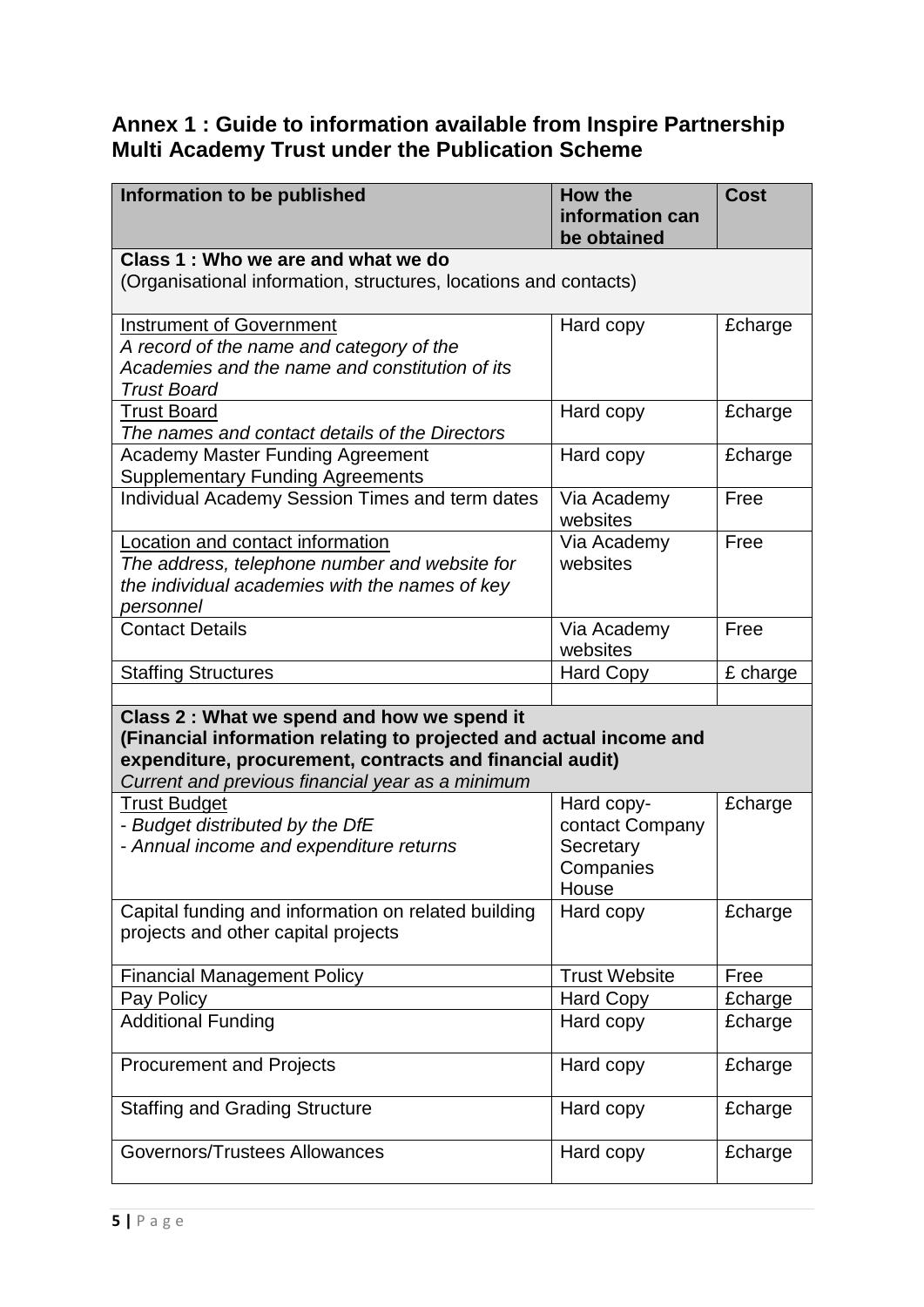| Class 3 – What are our priorities are and how we are doing                       |                  |         |  |
|----------------------------------------------------------------------------------|------------------|---------|--|
| (Strategies and plans, performance indicators, audits, inspections and reviews.) |                  |         |  |
| Current information as a minimum:-                                               |                  |         |  |
| <b>Academy Profile</b>                                                           | Individual       | Free    |  |
| - Government supplied performance data                                           | Academy          |         |  |
| - Latest Ofsted reports                                                          | Websites         |         |  |
|                                                                                  |                  |         |  |
| <b>Performance Management</b>                                                    | Hard copy        | £Charge |  |
| Policy and procedures adopted by the Trust                                       |                  |         |  |
| <b>Future Plans</b>                                                              | Hard copy        | £Charge |  |
| Any major proposals for the future of the                                        |                  |         |  |
| Trust/Academies                                                                  |                  |         |  |
| Safeguarding Policies and Procedures                                             | Individual       | £Charge |  |
|                                                                                  | academy          |         |  |
|                                                                                  | websites         |         |  |
|                                                                                  | or Hard Copy     |         |  |
| Class 4 – How we make decisions.                                                 |                  |         |  |
| Current and previous three years as a minimum:-                                  |                  |         |  |
| <b>Admissions policy/decisions</b>                                               | Individual       | Free    |  |
| Individual academy admissions arrangements and                                   | academy          |         |  |
| procedures, together with information about the                                  | websites         |         |  |
| right of appeal.                                                                 |                  |         |  |
| Minutes of the Local Academy Councils and the                                    |                  | £Charge |  |
| <b>Trust Board</b>                                                               | Individual       |         |  |
| Minutes, agendas and papers considered at such                                   | academy          |         |  |
| meetings with the exception of information that is                               | websites         |         |  |
| properly considered to the private to the meeting                                |                  |         |  |
| <b>Committee Terms of Reference</b>                                              | Hard copy        | £Charge |  |
| Class 5 - Our policies and procedures.                                           |                  |         |  |
| (Written protocols, policies and procedures for delivering our services and      |                  |         |  |
| responsibilities.)                                                               |                  |         |  |
| Current information only.                                                        |                  |         |  |
| Trust Policies e.g.                                                              | Individual       | £Charge |  |
| - Charging and remissions policy                                                 | academy          |         |  |
| - Health and safety                                                              | websites or Hard |         |  |
| - Complaints procedure                                                           | Copy             |         |  |
| Student and Curriculum Policies e.g.                                             | Individual       | £Charge |  |
| - Home-Academy Agreement                                                         | academy          |         |  |
| - Sex Education                                                                  | websites or Hard |         |  |
| - SEND Policy                                                                    | Copy             |         |  |
| - Behaviour & Discipline                                                         |                  |         |  |
| - Safeguarding & Child Protection                                                |                  |         |  |
| Records management and personal data policies                                    | <b>Hard Copy</b> | £Charge |  |
|                                                                                  |                  |         |  |
| <b>Equality and diversity</b>                                                    | Hard copy        | £Charge |  |
| Policies, schemes, statements, procedures and                                    |                  |         |  |
| guidelines relating to equal opportunities                                       |                  |         |  |
| Policies and procedures for the recruitment of                                   | Hard copy        | £Charge |  |
| staff                                                                            |                  |         |  |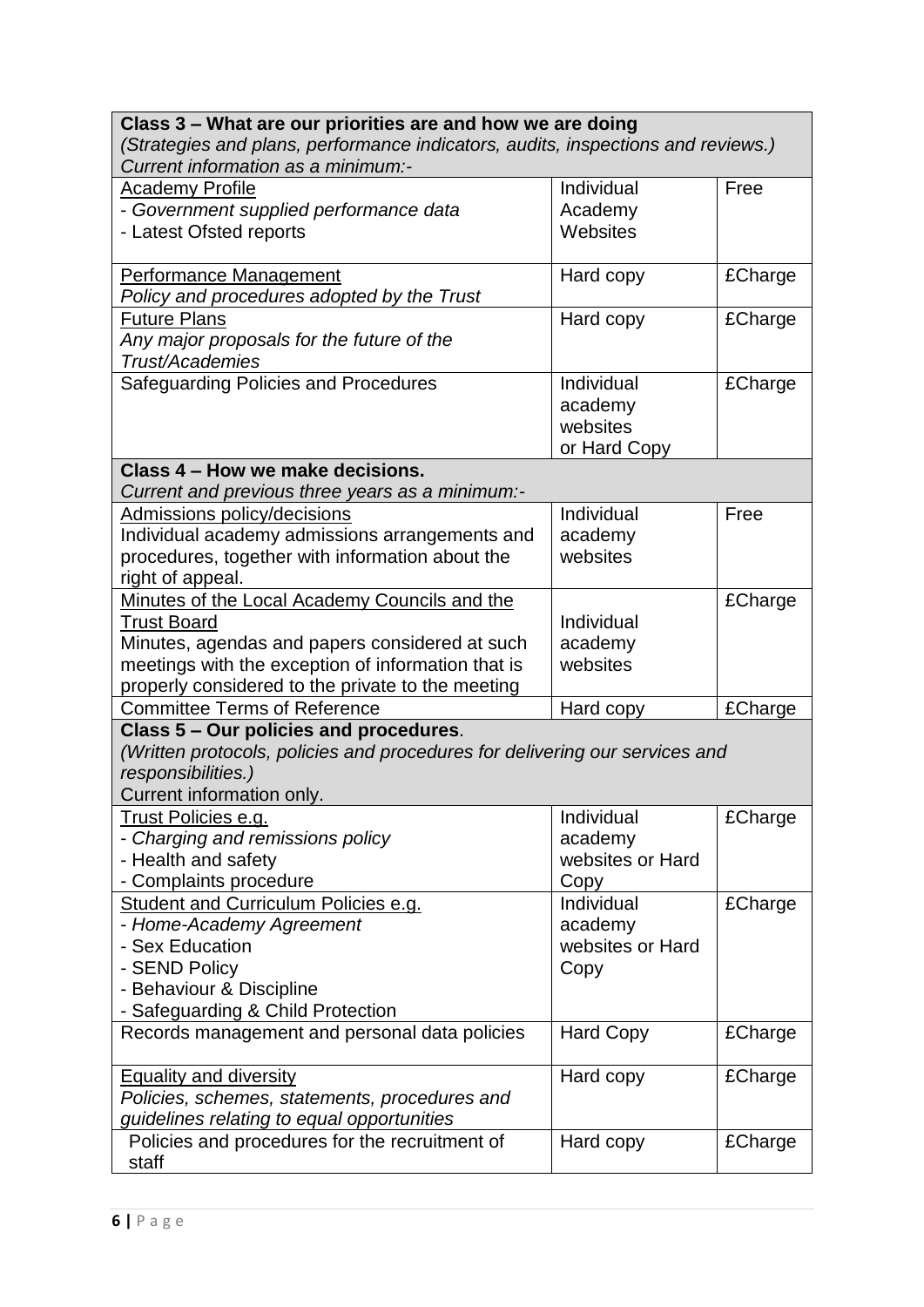| Charging regimes and policies                                              | Hard copy    | £Charge |
|----------------------------------------------------------------------------|--------------|---------|
| Class 6 - Lists and registers                                              |              |         |
| (Currently maintained list and registers only).                            |              |         |
| Curriculum circulars and statutory instruments                             | Hard copy    | £Charge |
| Statutory Instruments (for example Regulations)                            |              |         |
| Disclosure logs                                                            | Hard copy    | £Charge |
| Logs of information provided in response to                                |              |         |
| requests                                                                   |              |         |
| Assets register                                                            | Hard copy    | £Charge |
|                                                                            |              |         |
| Any information the Trust is currently legally                             | Hard copy    | £Charge |
| required to hold in publicly available registers.                          |              |         |
| <b>NOT INCLUDING ATTENDANCE REGISTERS</b>                                  |              |         |
|                                                                            |              |         |
| The services individual Academy's offer e.g.                               | Depending on | Free    |
| - Extra-curricular activities                                              | specific     |         |
| - Academy publications                                                     | information: |         |
|                                                                            | Individual   |         |
|                                                                            | Academy      |         |
|                                                                            | websites     |         |
|                                                                            | Hard copy    | £Charge |
| Class 7 : The services we offer                                            |              |         |
| (Information about the services we offer, including leaflets, guidance and |              |         |
| newsletters produced for the public and businesses)                        |              |         |
| <b>Current information only</b>                                            |              |         |
| Extra-curricular activities and out of school clubs                        | Individual   | Free    |
|                                                                            | Academy      |         |
|                                                                            | Websites     |         |
| School publications                                                        | Individual   | Free    |
|                                                                            | Academy      |         |
|                                                                            | Websites     |         |
| Services for which the academy is entitled to                              | Hard copy    | £Charge |
| recover a fee, together with those fees                                    |              |         |

| <b>Schedule of Charges</b> |                                                             |                                                       |  |  |
|----------------------------|-------------------------------------------------------------|-------------------------------------------------------|--|--|
| <b>Type of Charge</b>      | <b>Description</b>                                          | <b>Basis of Charge</b>                                |  |  |
| Disbursement cost          | Photocopying/printing<br>at 5p per sheet (black &<br>white) | <b>Actual cost</b>                                    |  |  |
|                            | Photocopying/printing<br>at 15p per sheet<br>colour)        | Actual cost                                           |  |  |
|                            | Postage                                                     | Actual cost of Royal<br>Mail standard second<br>class |  |  |
| <b>Statutory Fee</b>       |                                                             | In accordance with the<br>relevant legislation        |  |  |